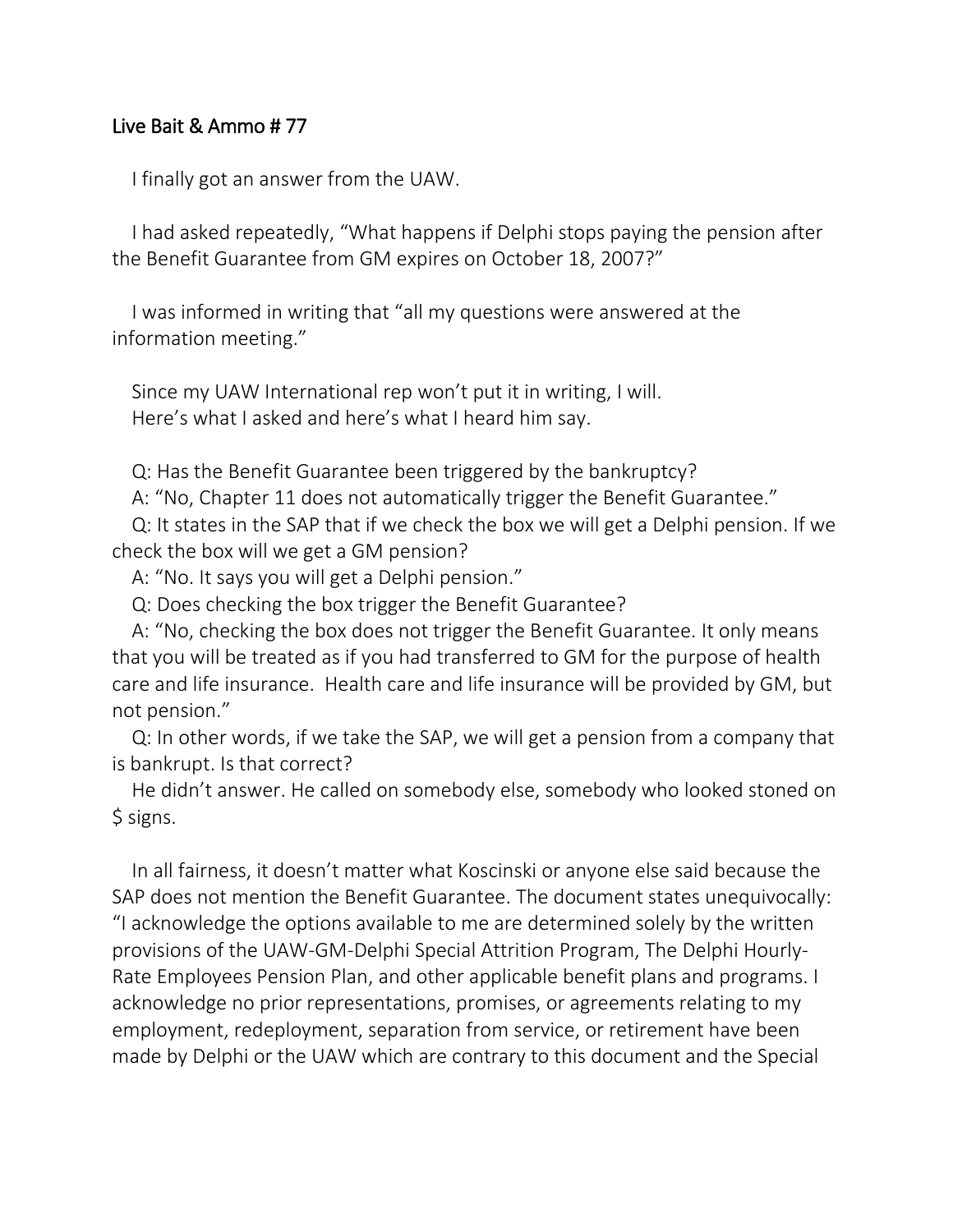Attrition Program. I further acknowledge that my selections are voluntarily made and irrevocable."

Pretty much covers their butts.

At the Bargaining Convention in March 1999 I asked Shoemaker, "Tell us the truth now. End the silence. Give us the information we need to make the best decision for ourselves and our families."

Shoemaker didn't respond. Whose interests was he looking out for when he allowed GM to transfer all our pension credits from GM to Delphi? Why didn't he inform us? We didn't learn that all the pension credits we earned with GM were transferred to Delphi until after ratification.

If we transfer back to GM, our pension credits remain with Delphi. Miller claims he wants to keep funding the pension, but who believes him? The Delphi pension is underfunded now and there is no reason to believe it will be fully funded in the future. If everyone jumps ship, Delphi will have six times as many retirees as active workers. Both GM and Delphi complain that legacy costs are killing them. They insist the ratio of active and retired workers is unsustainable. So how does adding to the legacy burden magically become a solution? The equation doesn't equate.

How can we protect ourselves now?

We must demand that the Benefit Guarantee be extended indefinitely. Both GM and the UAW owe that to us. But what leverage will we have if we wait until 2007 when the Guarantee expires and most everyone at Delphi has jumped ship? What would motivate GM to pick up the tab? They didn't spin us off to take us back. If we don't get that guarantee now, next year will be too late. Verbal promises are worth a cup full of hot air in a steam bath.

The SAP is not a comprehensive collective bargaining solution. The SAP is not a union solution, it's the bosses solution. The SAP helps GM-Delphi accomplish the downsizing, outsourcing, and downward spiral commonly known as whipsawing with a minimum of resistance. The SAP decimates solidarity, isolates the embattled, and mitigates expense to the companies.